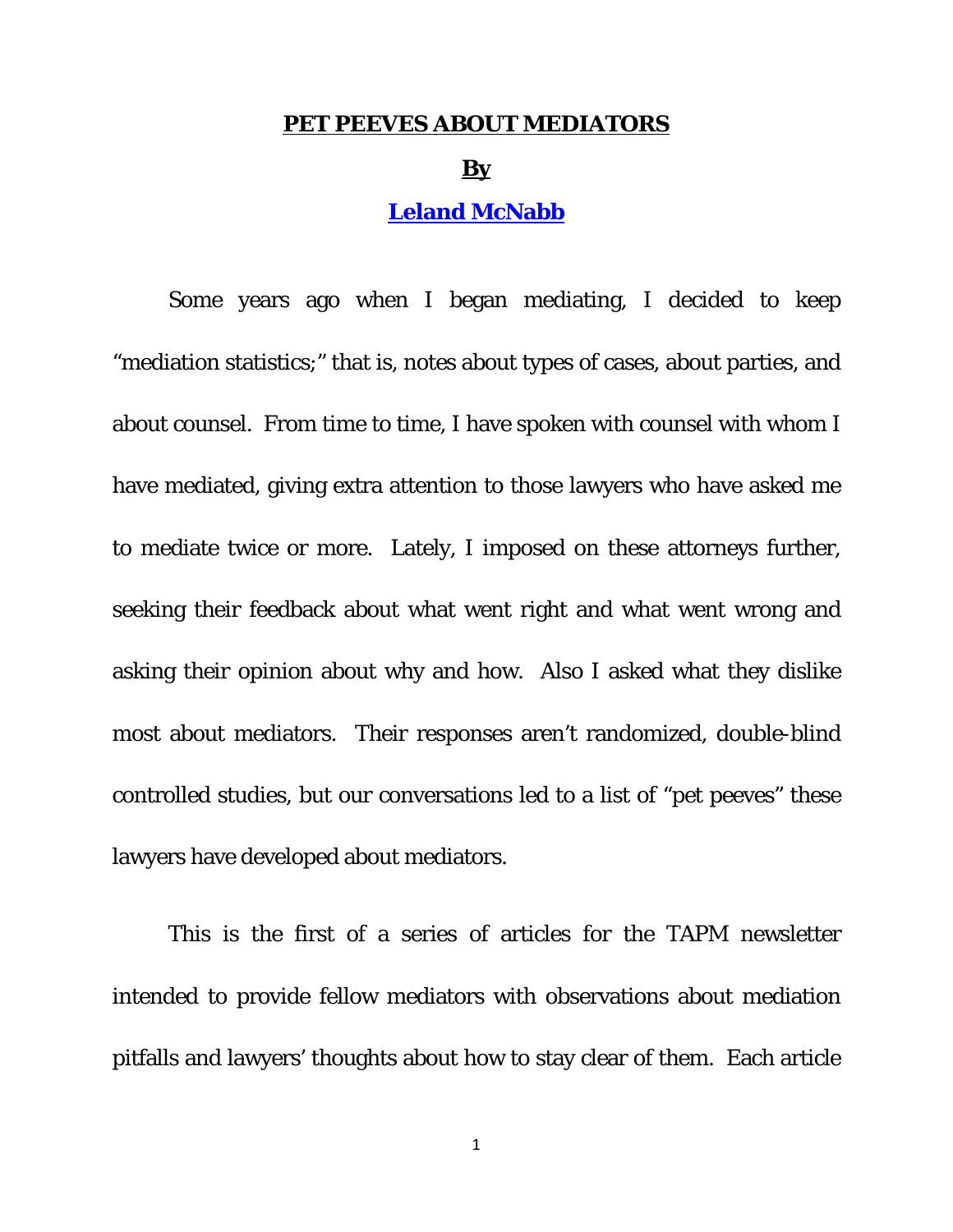describes a "pet peeve" which responding lawyers noted and remembered from their mediation. For us mediators, the most important and noteworthy item is that the informant attorneys encountered similar circumstances often enough even to *have* a list of "pet peeves." That suggests we mediators may be making and repeating the same mistakes.

#### **The Mediator Was Not Prepared**

The "pet peeve" most often listed is failure of the mediator to prepare. I use "preparation" here as a single term to embrace distinct concerns.

### **Fact Preparation**

One attorney specifically stated a strong dislike for mediators who request that certain pleadings and records be submitted in addition to mediation statements and then  $-$  obviously  $-$  failing to read them. This comment exposes two problems: (1) not learning about the case, and (2) not letting the parties know the material has been studied. These problems are not the same.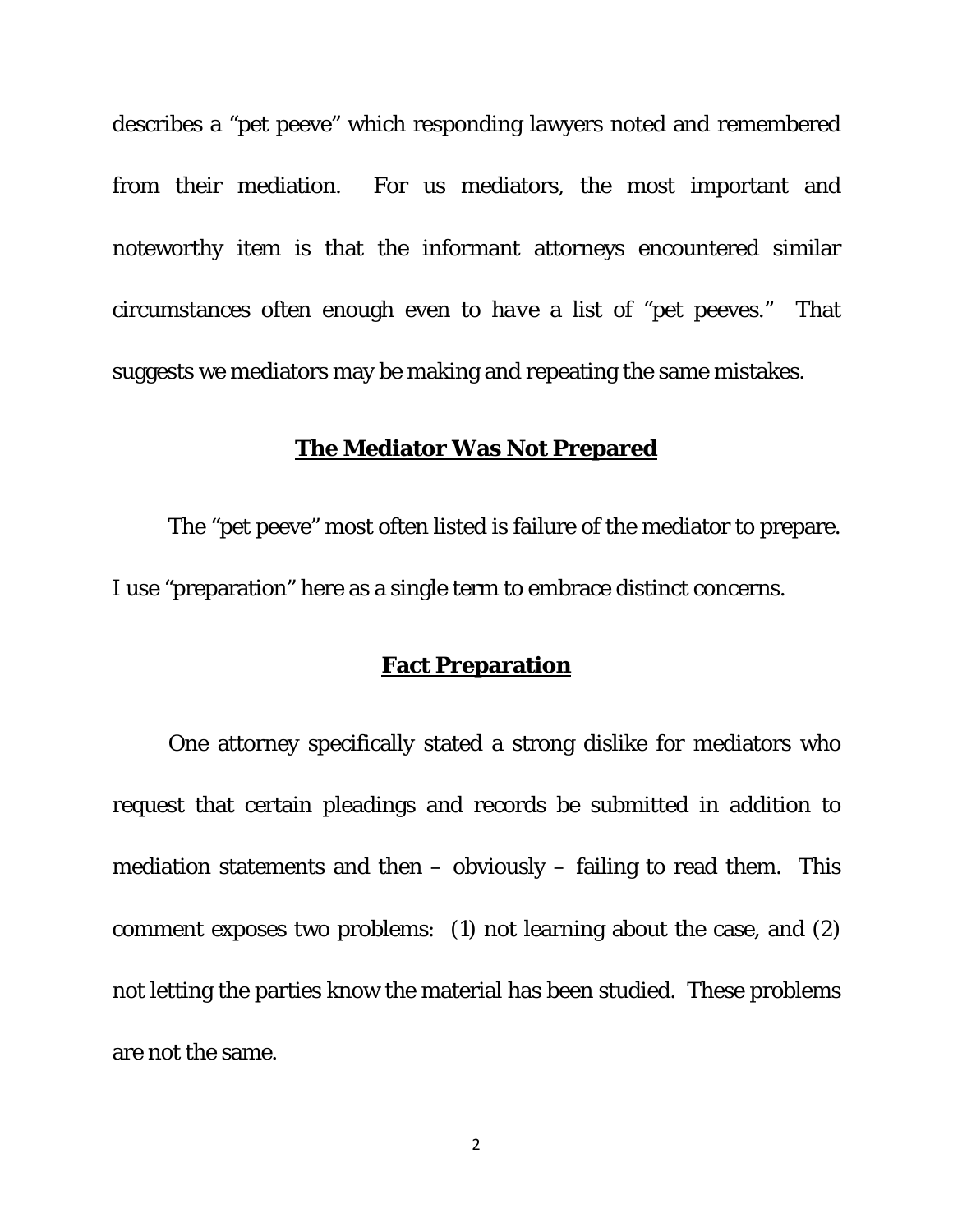The first introduction a mediator has to a case is the submissions of the parties, and every mediator knows from hard experience whether submissions are thorough, exhaustive, detailed and complete varies widely from lawyer to lawyer to lawyer. We all have received woefully incomplete mediation submissions. But mediation submissions are merely the *foundation* for preparation; they do not limit preparation and they may sh0w what needs to be down. A mediator's first task is to determine whether the foundation information is – or can be made – adequate.

With increasing frequency mediators are asked to undertake "prediscovery" mediation. Such requests should raise a red flag each time. Do the parties have enough information to be *able* to mediate? What do I not know which I must know? If these questions can't be answered, the best course may be to tell the parties that mediation is best postponed until they can be answered, while specifying the information needed. This process avoids parties' considering the mediator to be unprepared when – relying solely on submissions – it is impossible to be other than unprepared.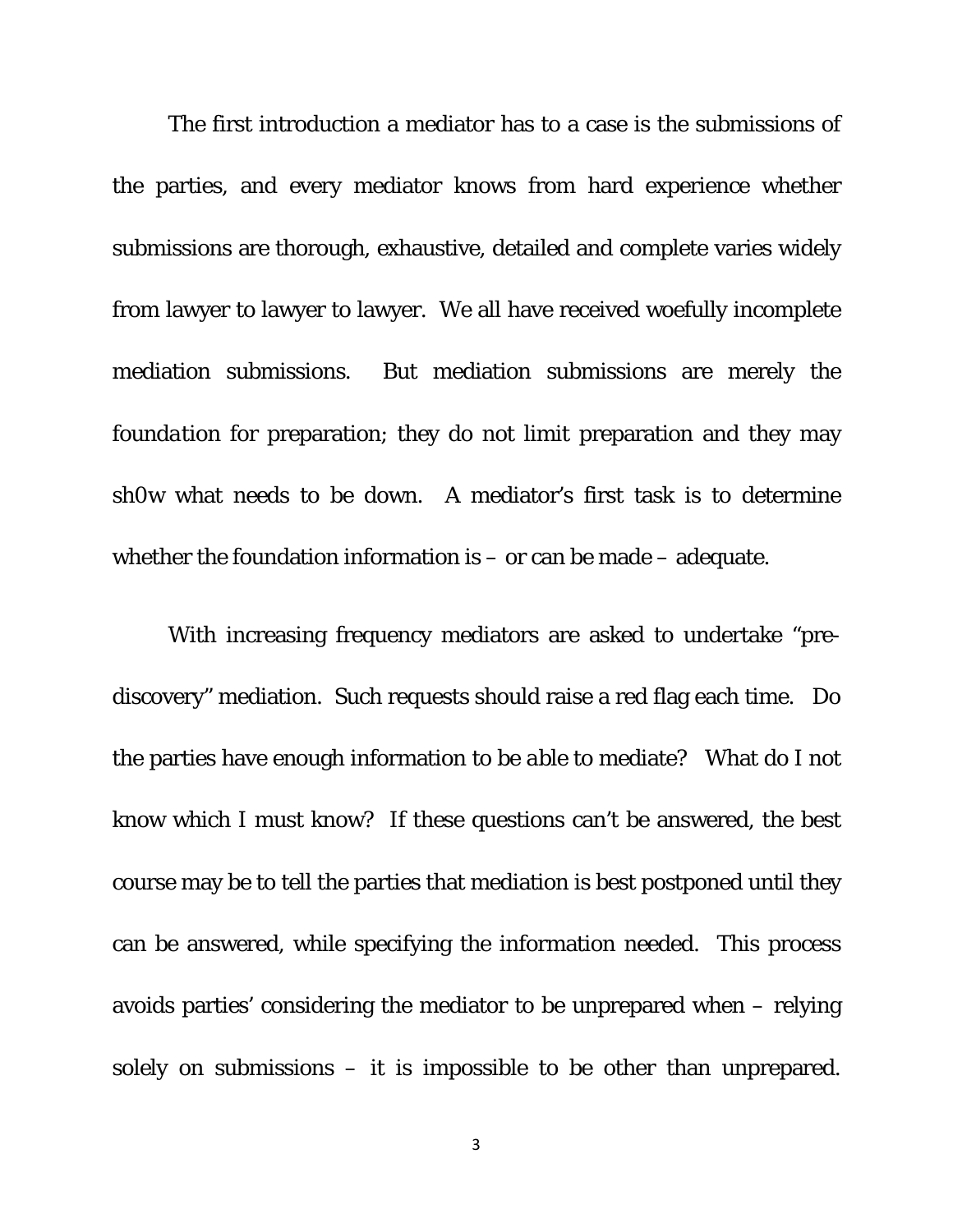Postponing mediation and investigating behind inadequate submissions are defensive measures, but they are calculated to lead to a chance for success. Don't rely entirely on submissions, and don't let submissions control your preparation.

Assuming discovery has proceeded far enough that the parties wish to try mediation, and when an inadequate pre-mediation submission is made, a mediator's task is to seek supplementation and request discovery materials. When supplementation is requested, mediators must read all items submitted. The goal is to have in mind at the beginning of mediation sufficient knowledge to be able to focus on the parties and their reactions to identify impediments to resolution. Bearing in mind the "pet peeve" of not knowing facts of the case, it is important that mediators go out of their way to demonstrate that they do indeed know the case. Mediators establish credibility and create trust by showing a sufficient study has been made.

One contributing attorney said she looked to demonstrations of knowledge of the case as a measure of the mediator's effectiveness.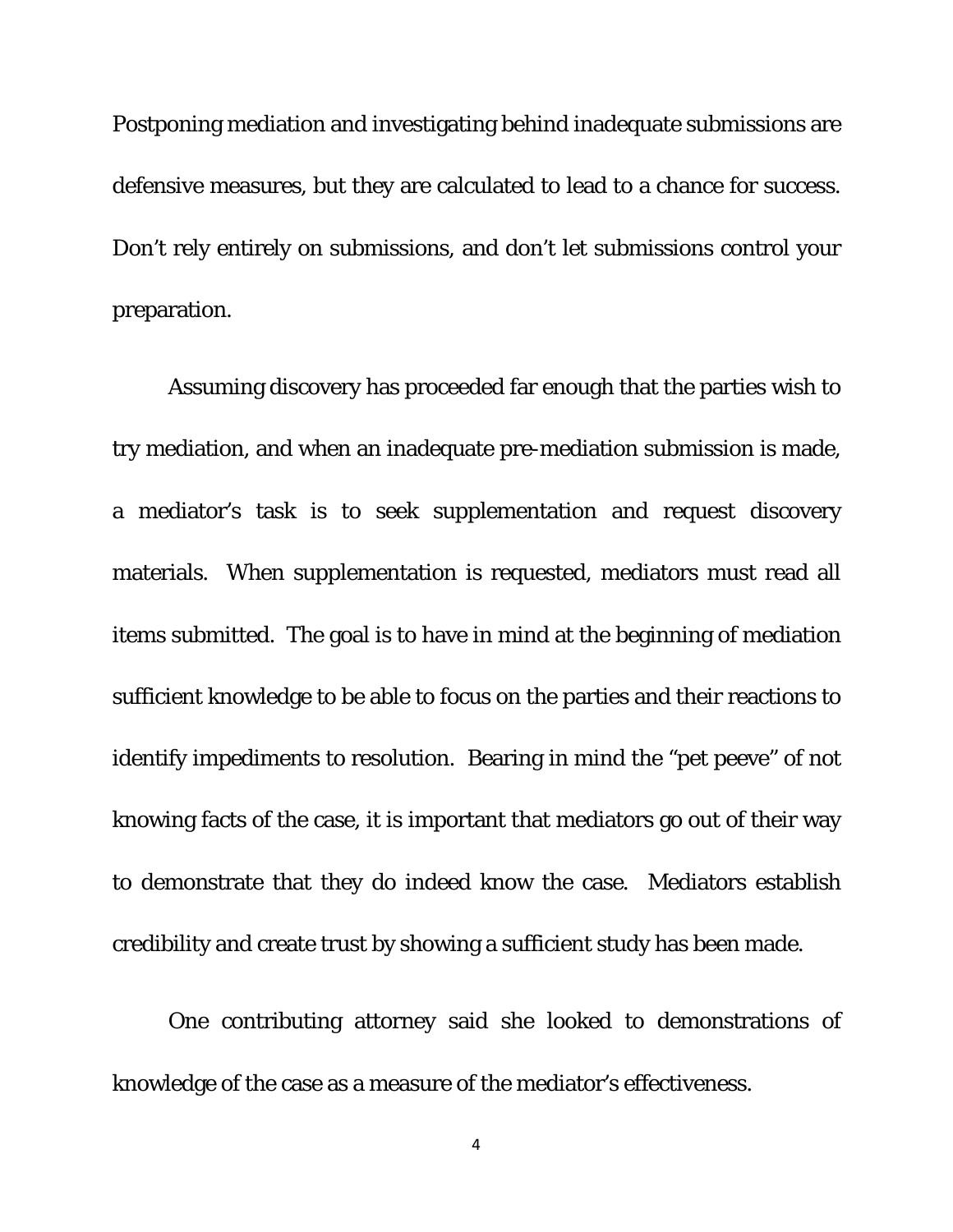I have found she was correct: another attorney responded:

"I recently participated in a mediation where there were 7 parties. The mediator remembered exactly who was who, and he even knew who the individual, non-party witnesses were. It was clear he had thoroughly prepared, which we really appreciated."

# **Preparation for Personalities**

Knowledge of facts is but one aspect of preparation. Detailed discussions with attorneys before mediation often reveal personal information about the parties which proves immensely useful in avoiding impasse. Gleaning advance information about the parties, their views, their attitudes, and their emotional states is distinct from knowledge of the facts, but commensurately important. Discussions with attorneys can reveal whether a Plaintiff is fragile requiring empathetic approaches. Especially in early stages of mediation, knowledge that a Plaintiff is particularly fragile or sensitive is golden. Knowledge that a party is exuberant, aspirational, out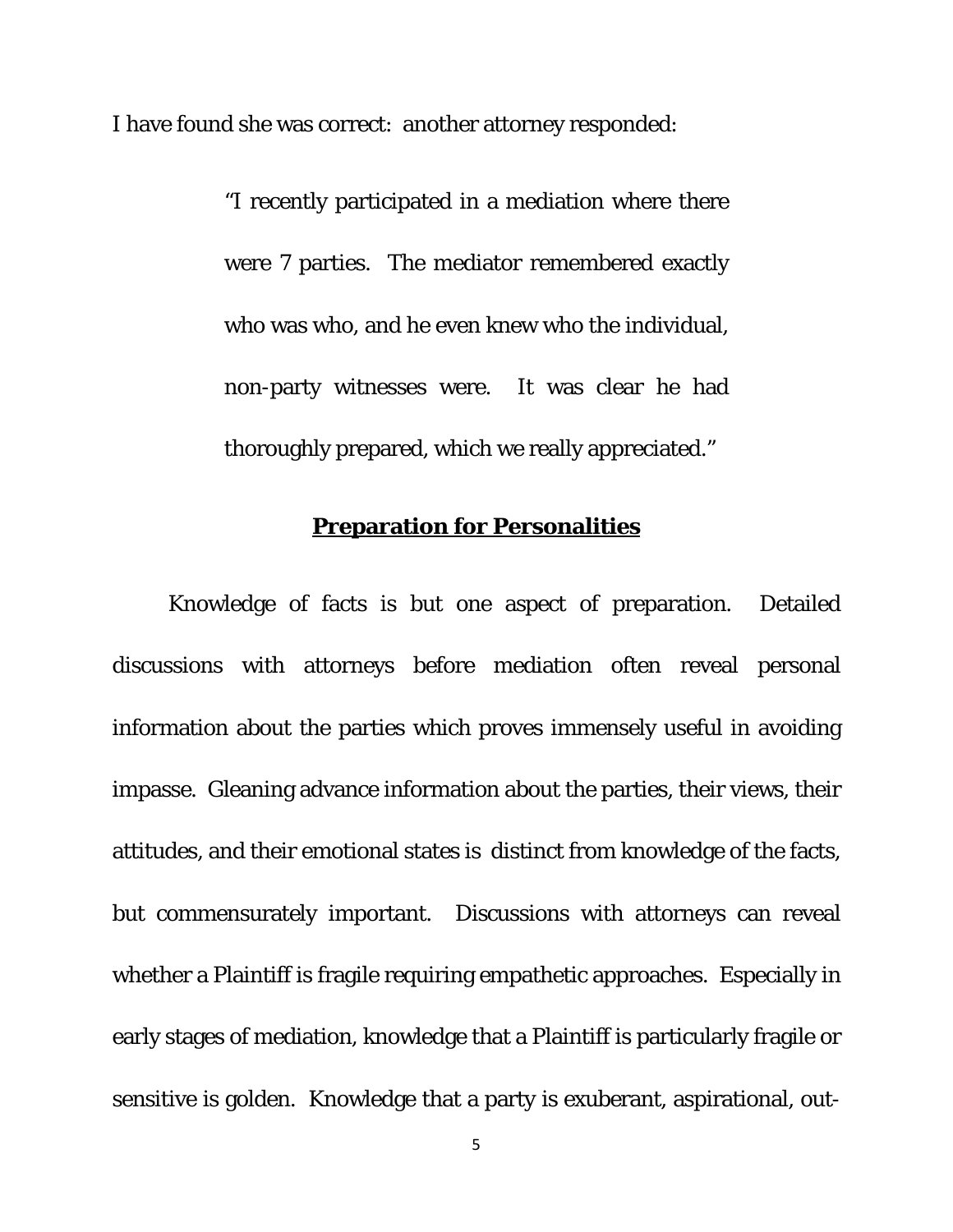of-control, opinionated or "sulled up" permits the mediator to prepare alternative and overlapping approaches, which might include getting all the opinions out early and prepare serial revelations about the opposing party's strongest points. Discussions with attorneys affords mediators an opportunity to learn the attorneys' assessments of their clients and that affords a basis for assistance to the attorneys in keeping clients focused on essential points and less emotional about side issues.

### **Independent Research**

Often submissions by attorneys include references to jury verdict results. If a submission does not include such references, mediators should inquire from all available sources about results in similar or arguably similar cases. Discussing these results in mediation is an alternative avenue to gaining credibility. Noting similarities in other cases and other results can be useful as examples of possible or probable outcomes.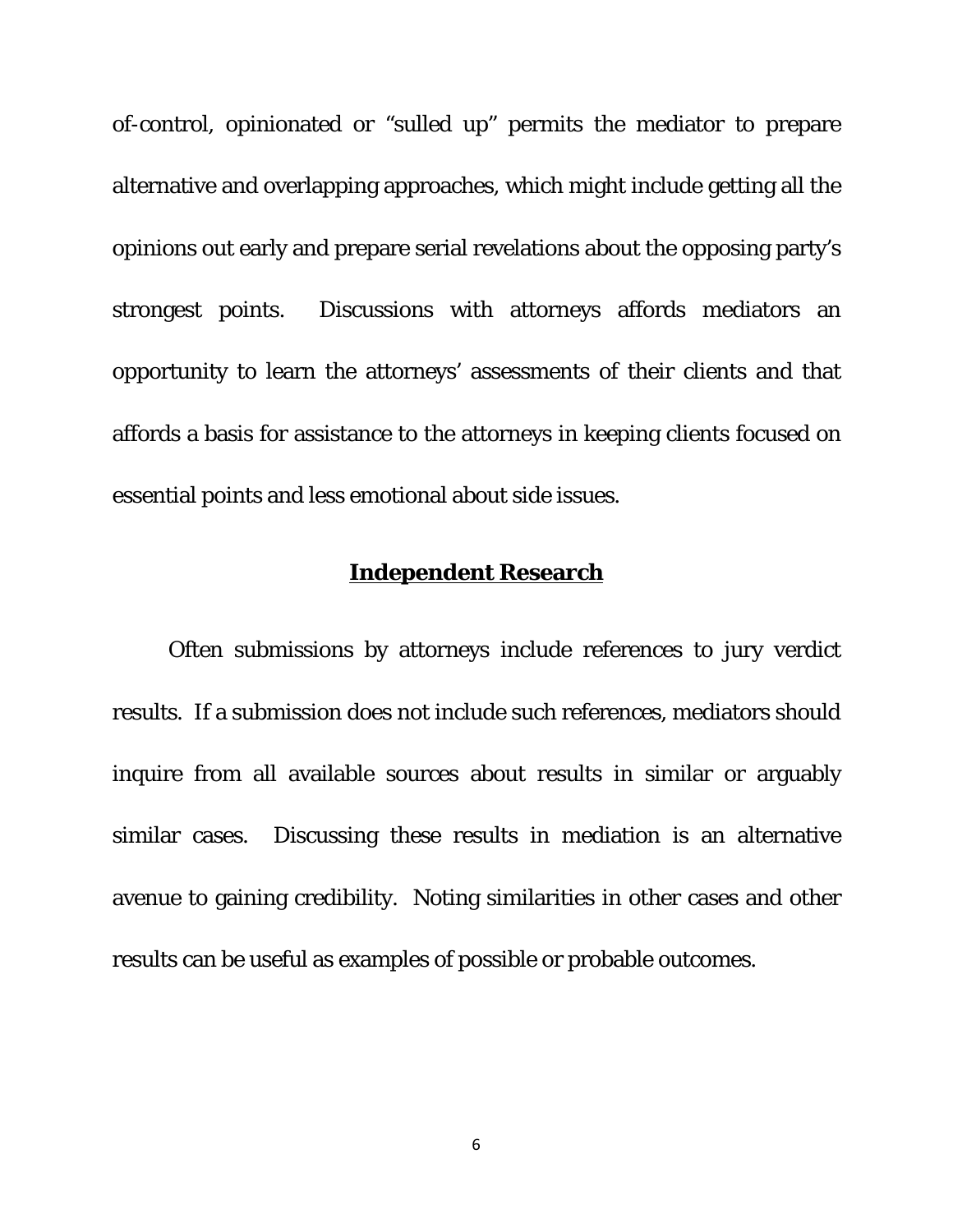## **Takeaways**

- 1. Learn the facts and let the parties know early that you know them. Mark testimony in depositions for easy reference. Be sure correctly to mention such easy things as names, addresses, times, and street names.
- 2. List what must be known. Ask the attorneys to supply you with omitted facts.
- 3. Assess the degree of attorneys' client control or lack thereof.
- 4. Determine when a party is sensitive or fragile and about what and whether there is an impediment due to personality.
- 5. Plan questions or fact references which are inconvenient for unrealistic parties.
- 6. Discover and obtain details about concrete results in as many similar situations as you can find.